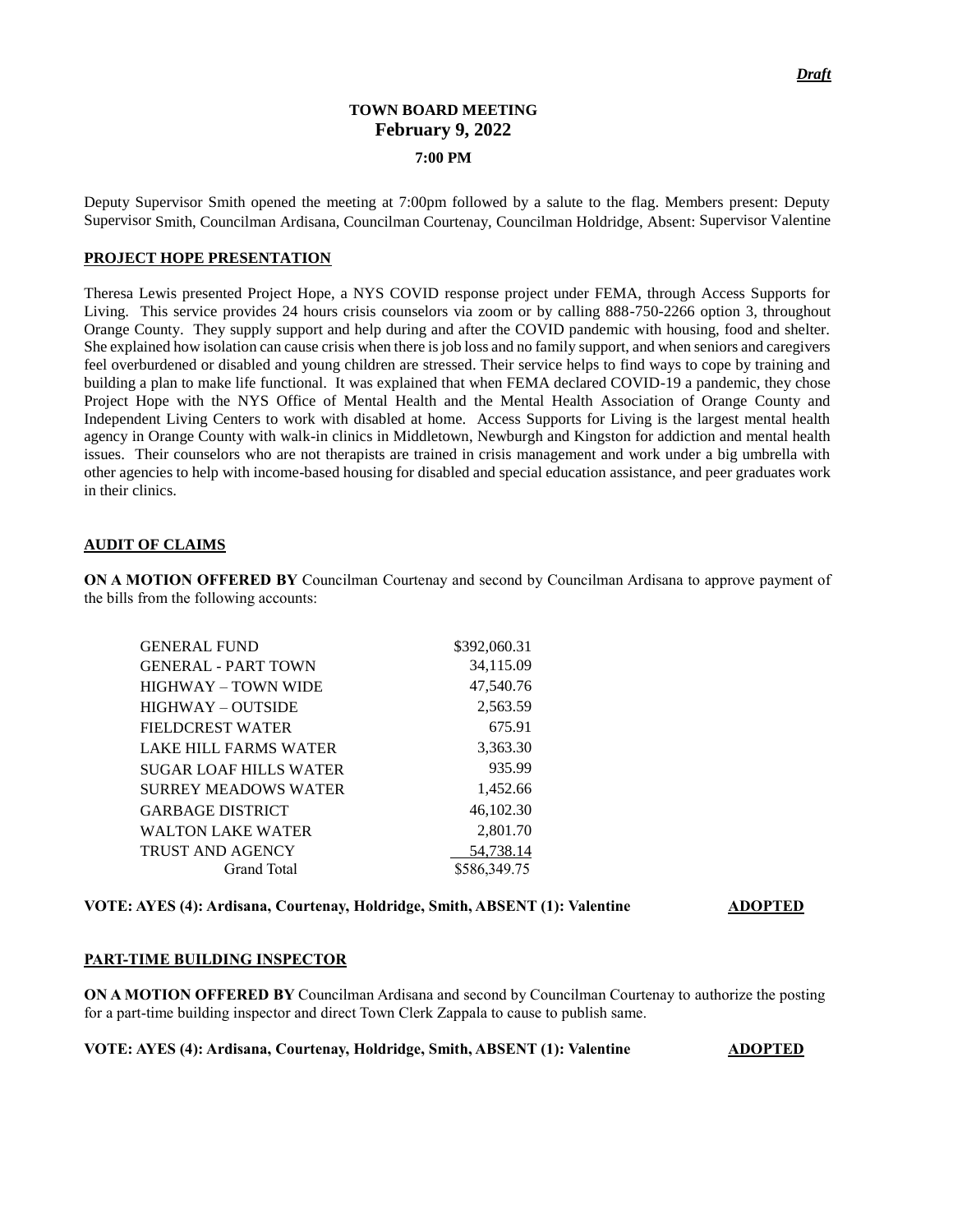## **WALTON LAKE ESTATES WATER DISTRICT WELL STEP TEST**

Deputy Supervisor Smith read the request from Water Administrator Becker concerning the inability of contractor Miller to perform the step test previously approved by the Board at \$3,120. The coordinated hydrogeologist expense through WSP remains the same at \$3,500.

**ON A MOTION OFFERED BY** Councilman Holdridge and second by Councilman Courtenay to approve a step test to be conducted by Claverack in the amount of \$5,100 for a total project cost of \$8,600.

## **VOTE: AYES (4): Ardisana, Courtenay, Holdridge, Smith, ABSENT (1): Valentine <b>ADOPTED**

## **PUBLIC COMMENT POLICY DISCUSSION**

Councilman Holdridge continued the discussion on the matter. He noted two options; either split public comments in two sections, before and after agenda or to the beginning to give people the ability to speak on agenda items before they are voted on. He said this will result with less apathy and voter lack of ability to speak on matters before the Board. He then read the following comments into the minutes.

**From:** accuraterepair [<accuraterepair@aol.com>](mailto:accuraterepair@aol.com) **Sent:** Saturday, February 5, 2022 12:55 PM To: Brandon Holdridge [<bholdridge@thetownofchester.org>](mailto:bholdridge@thetownofchester.org) **Subject:** Town board public comment policy

Hello Brandon,

I am definitely in support of the town residents voices to be heard. I voted for you with the hope that you could change things. So whatever else I can do to help let me know.

ANTHONY REINA 139 Beverly Road 917-685-8649

**From:** Leslie [<isoscelesp@optonline.net>](mailto:isoscelesp@optonline.net) **Sent:** Saturday, February 5, 2022 2:54 PM To: Brandon Holdridge [<bholdridge@thetownofchester.org>](mailto:bholdridge@thetownofchester.org) **Subject:** Public Comments

Dear Brandon,

Fran Harris sent me the link to your Chronicle letter. I agree with you for the most part as long as order can be maintained at meetings. Maybe a 'sign in' to speak on agenda items before the meetings begin or some mechanism to prevent chaos. the same problem exists at all the municipal meetings including in the Village Trustee meeting, Planning board etc.

My own experience has been that I have been recognized by the chairperson, occasionally but not always, if I raised my hand during the discussion.

Thank you for giving thought to this issue.

Leslie Smith 117 Brookside Avenue Village of Chester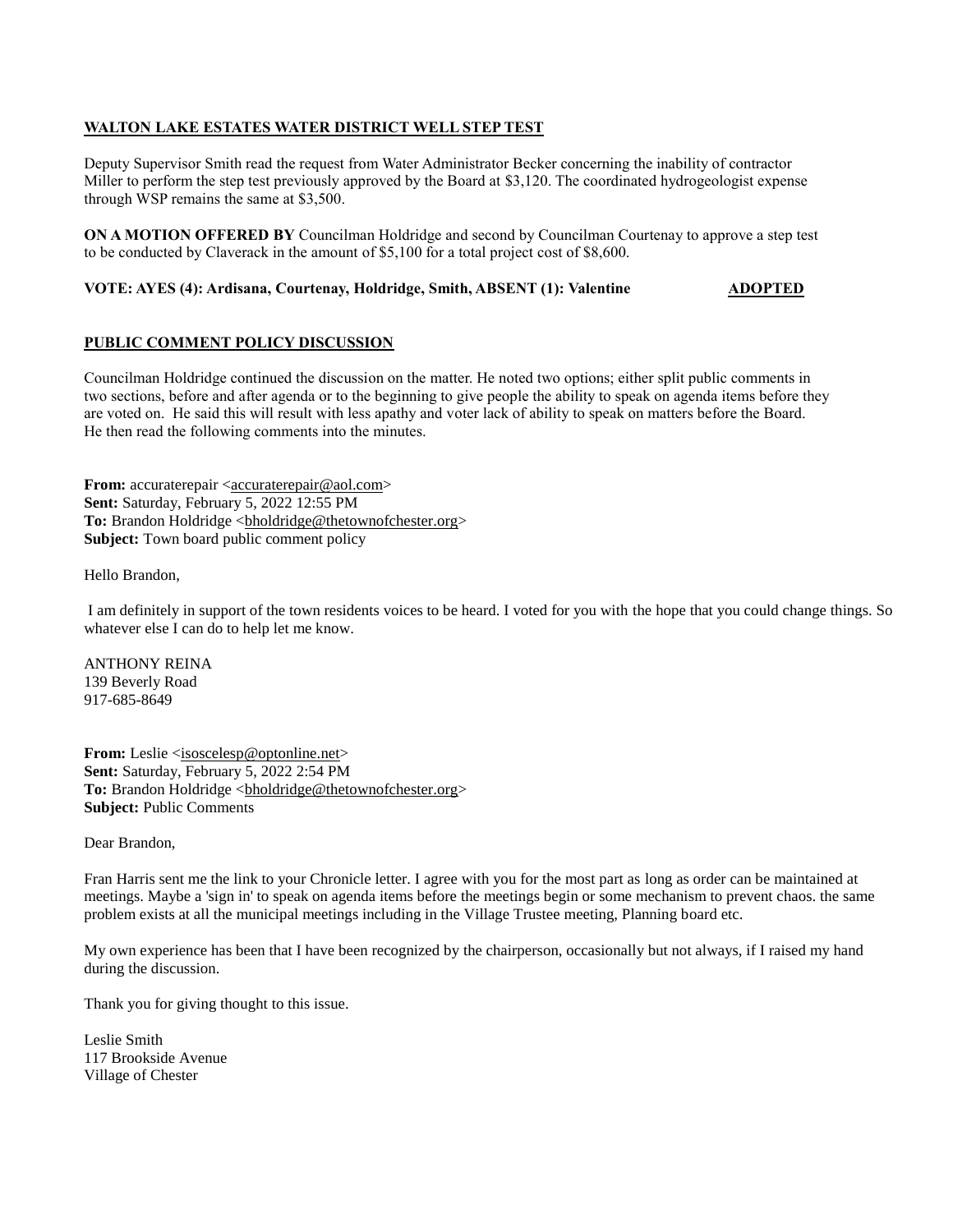**From:** Reina1118 <<u>reina1118@aol.com</u>> **Sent:** Monday, February 7, 2022 8:35 PM To: Brandon Holdridge <br/>bholdridge@thetownofchester.org> **Subject:** Public Comment Policy

Hello!

I was reading your article in Letters to Editor section of The Chronicle. I definitely agree that the current policy should change. The citizens of Chester should have the right to have their questions answered before any votes take place. I do not feel as a resident of the Town of Chester that our questions or concerns are taken seriously at all. I greatly appreciate you trying to change these policies.

Thank you, Barbara Reina

**From:** Mike Telesca [<mjtelesca@gmail.com>](mailto:mjtelesca@gmail.com) **Sent:** Tuesday, February 8, 2022 6:20 PM To: Brandon Holdridge [<bholdridge@thetownofchester.org>](mailto:bholdridge@thetownofchester.org) **Subject:** Public comments

Hi Brandon,

Michael Telesca of 35 Greycourt Ave. I support having a public commentary period before any vote and a general comment session at the end.

Sent from my iPhone

**From:** Lissette Quinones [<quink2@hotmail.com>](mailto:quink2@hotmail.com) **Sent:** Wednesday, February 9, 2022 1:11 PM To: Brandon Holdridge [<bholdridge@thetownofchester.org>](mailto:bholdridge@thetownofchester.org) **Subject:** Two opportunities for public comment - absolutely!

Dear Mr. Holdridge,

I support your suggestion 100%! There absolutely should be two public comment sections available at the town meetings. Being able to speak about an agenda topic (whether to support it or express concern) has little value if you cannot speak about it until after the topic has been voted on. As the saying goes, "the horse has already left the stable" at that point.

Having two public comment opportunities also gives people the chance to speak if they cannot stay for the entire meeting. The times I have been able to either attend a meeting or watch a zoom, the meetings have run very long and I was unable stay to hear public comment. I appreciate your attention to this matter and would like other board members to take this into consideration. Please read my email at the meeting and have it added to the minutes.

Thank you,

Lissette Quinones 50 Harding Way, Monroe NY

**From:** Lydia Cuadros <<u>lydiacuadros@optonline.net</u>> **Sent:** Wednesday, February 9, 2022 1:56 PM To: Robert Valentine <<u>rvalentine@thetownofchester.org</u>> **Cc:** Robert Courtenay <<u>rcourtenay@thetownofchester.org</u>>; Antonio Ardisana [<aardisana@thetownofchester.org>](mailto:aardisana@thetownofchester.org); Brandon Holdridge <br/>>holdridge@thetownofchester.org>; Cindy Smith <<<rr/>mith@thetownofchester.org>; Linda Zappala [<lzappala@thetownofchester.org>](mailto:lzappala@thetownofchester.org) **Subject:** Comment section at Town Board Meetings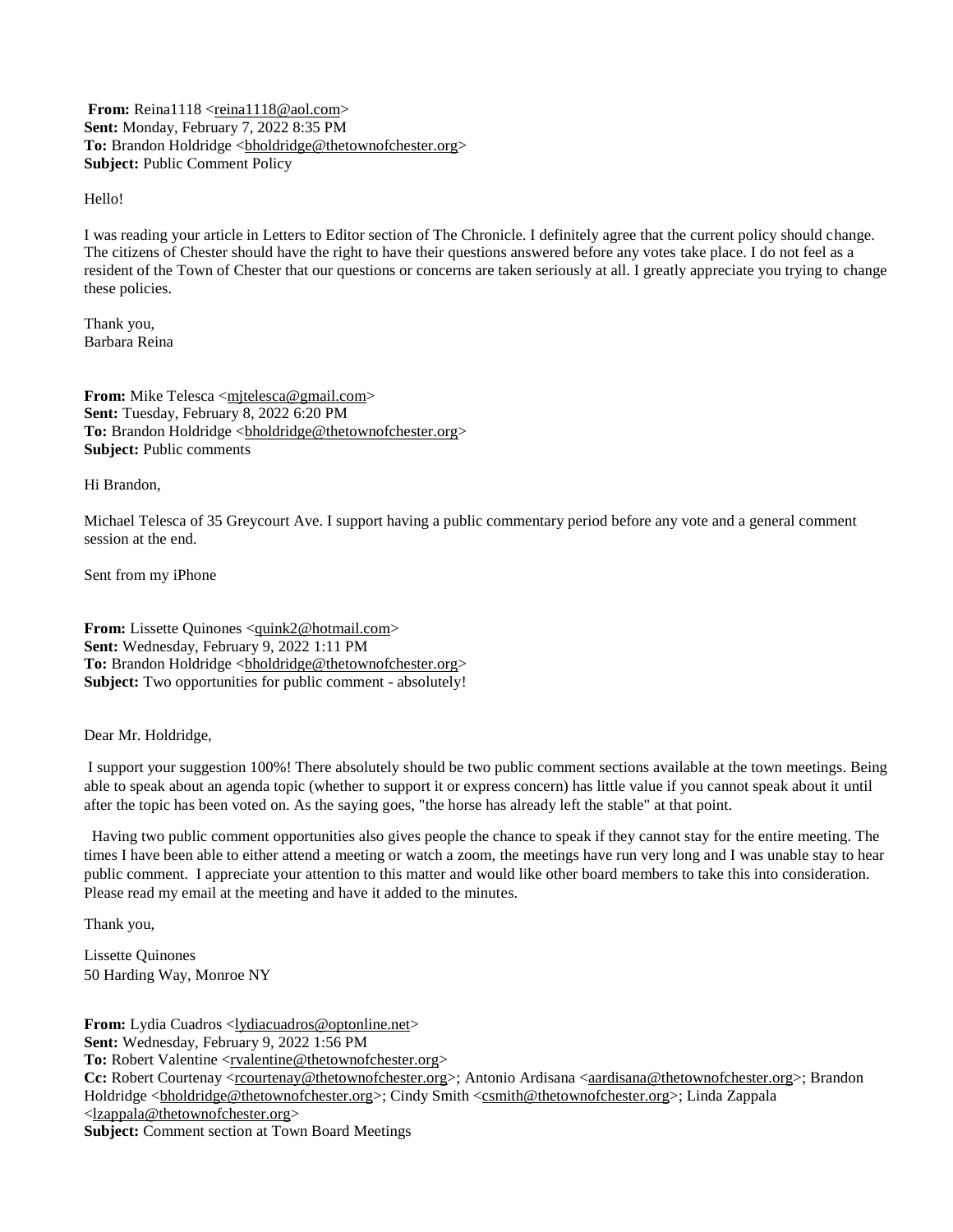Dear Chester Town Board,

Please read my email at tonight's Town Board Meeting:

I think it is a good idea to add a "comment" section at the beginning of Town Board Meetings and to also keep the "comment" section at the end of your meetings.

The "comment" section at the beginning would allow residents to comment on current topics at that day's meeting before you vote on them. In order for residents to comment on current topics, you would have to post your Board Meeting Agenda at least one or two days prior to each meeting so people can prepare their comments/questions.

I think it is also important that people's questions/comments be answered by the Board at the meeting. If you cannot answer the questions/comments that evening, at least come back with an answer at the next Board meeting.

Thank you for your time and consideration.

Regards, Lydia Cuadros Sugar Loaf, NY

94 PICKEREL ROAD  $\Box$  845-782-7017 $\Box$  KAT SHOE@YAHOO.COM February 9, 2022

Linda Zappala, Town Clerk Town of Chester 1786 Kings Highway Chester NY 10918

To Town Clerk,

I am responding to the proposal made by Councilman Holdridge under review by the Town Board in regards to adding additional public comment on the monthly agendas.

I support the proposal of including two public participation opportunities on the agenda, which I come to learn is also practiced in at least 10 other municipalities in the County including Town of Warwick, Town of New Windsor, Town of Wallkill, Village of Walden, Village of Woodbury, Village of Florida, Town and Village of Cornwall.

When talking with a Supervisor from one of these towns, he indicated to me that prior to being elected he observed the previous board. They had several contentious issues, and he noticed they only had privilege of the floor early on agenda, which pushed town business late at night, which was not productive. So he felt best to change it and let people speak on an item to be voted on before they vote and again let residents bring up any issue at the end of meeting after town business was concluded. This format has continued to work out well.

I looked for references on sample agendas and best practices since NY open meetings law is silent with the respect to the right of public participation at meetings. I came across a helpful publication from a non-profit in another State on this topic (public\_comment\_brochure\_final\_jan\_2015.pdf (citizenadvocacycenter.org) to share a couple of applicable excerpts below: A usual practice is public comment placed at the beginning of the agenda, which provides the public an opportunity to make public comment in advance of votes on action items. Additionally, best practices dictate having an opportunity for public comment prior to any executive session.

An example would be three minutes per speaker (with allowance for extra time allocated for special circumstances involving controversial subjects) for a total public comment period of 30 minutes. This allows the public an opportunity to comment but also ensures the public body's ability to conduct the meeting and address other agenda items.

I do not see a downside to add privilege of the floor at the beginning of Board meetings on agenda items. However I hope you keep allowing public comments at the end of meetings for items that were not listed on agenda and/or for anyone that arrived late to the meeting and wants to share a time sensitive matter of concern or a community announcement.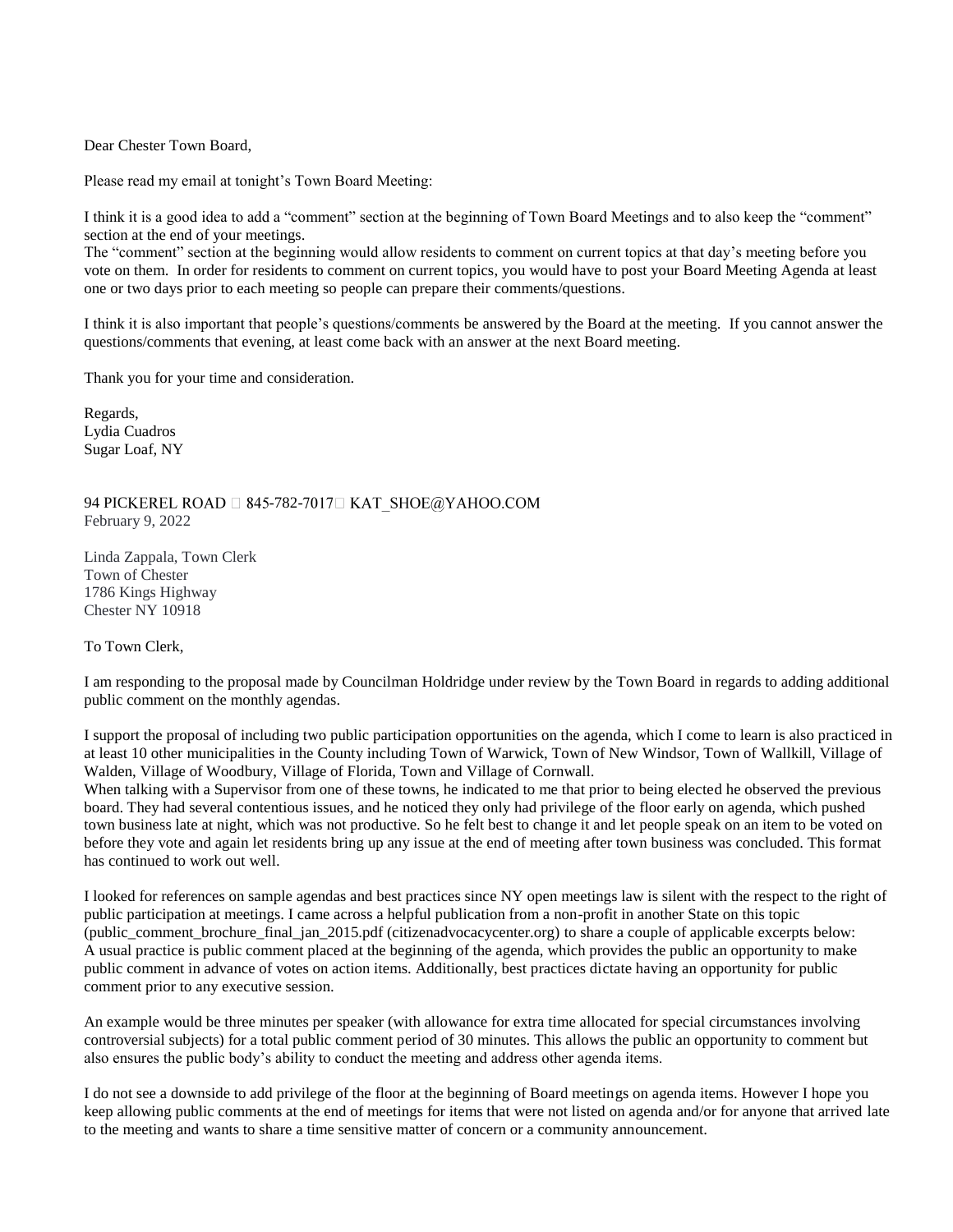In summary, the two locations on the agenda for public comment as proposed is currently used by several other municipalities in the County presently and prior to 2008, the way the agenda was in the Town of Chester. As you know, the purpose of public comments at meetings is for members of the community to inform the governing body of their views. This is an important function and it is critical for officials to listen with care to the public, and to consider what they hear in their deliberations before they take action as well as welcoming other announcements and feedback. I would respectfully suggest the Town Board try this updated format to include two public comment periods and reevaluate if any negative impact on the meetings.

Thank you for your consideration. Tracy Schuh

#### **CAMP LAGUARDIA/URBAN GREEN SUPPORT RESOLUTION**

Deputy Supervisor Smith read the Resolution for consideration of adoption by the Town Board. Councilman Holdridge opined to add Village of Chester and Town of Blooming Grove to the notification list.

**ON A MOTION OFFERED BY** Councilman Holdridge and second by Councilman Courtenay to approve the following resolution with amendments.

## TOWN BOARD OF CHESTER **RESOLUTION**

#### RESOLUTION OF THE TOWN OF CHESTER, NEW YORK IN SUPPORT OF A REDEVELOPMENT PROPOSAL FOR THE CENTRAL ORANGE DEVELOPMENT AREA (FORMERLY CAMP LAGUARDIA) LOCATED IN THE TOWNS OF BLOOMING GROVE AND **CHESTER AND THE VILLAGE OF CHESTER, NEW YORK**

**WHEREAS**, on June 22, 2020, the Department of General Services of Orange County, New York, issued Request for Proposal RFP-RPT02-20 for proposals for the Sale of Central Orange Development Area (formerly Camp LaGuardia) ("RFP"), which outlined the process and criteria for receiving proposals for the sale and redevelopment of the Central Orange Development Area ("CODA"); and

WHEREAS, CODA comprises parcels 3-1-1 in the Town of Chester consisting of approximately 153.5 acres and 3-1-2 in the Town of Chester consisting of approximately 40.8 acres as well as adjoining parcels in the Town of Blooming Grove and Village of Chester, New York; and

**WHEREAS**, A. Larovere Consulting and Development and Urban Green Foods, LLC, have submitted to the Department of General Services a joint proposal for the development of CODA into a facility tentatively named Hotel Fiorella and Black Dirt Farms (the "Project"); and

**WHEREAS**, the Project is intended to encompass the preparation of land for small and medium-sized farms; the renovation of a warehouse/garage for farming infrastructure; the development of "glamping" facilities; the construction of public nature trails; the installation of outdoor art; the rehabilitation of the existing Pearl and Zanelli buildings to farmer/artisan rental housing; the development of an athletic venue; and the rehabilitation of the existing prison building into a 150-room hotel, retreat center and housing;

**WHEREAS**, the anticipated public benefits of the Project include \$80 to \$90 million in investment in Orange County; the creation of approximately 230 permanent jobs and 300 construction jobs; an increase of \$18 million in tax revenue over the period 2022 to 2032 (in addition to real estate taxes); investment in Orange County's agricultural economy; the expansion of Orange County's hospitality and convention offerings; the creation of a sports hub for athletes at area schools and universities; increased tourism and traffic for small businesses in the Town; additional green space; and the preservation of Orange County's historic fabric; and

**WHEREAS**, the Town Board of Chester has discussed and considered the various issues related to the Project and use of CODA, and recognizes the substantial benefits to the Town from the Project, including significant local job opportunities, increased local spending, associated local and regional economic development, and community benefits;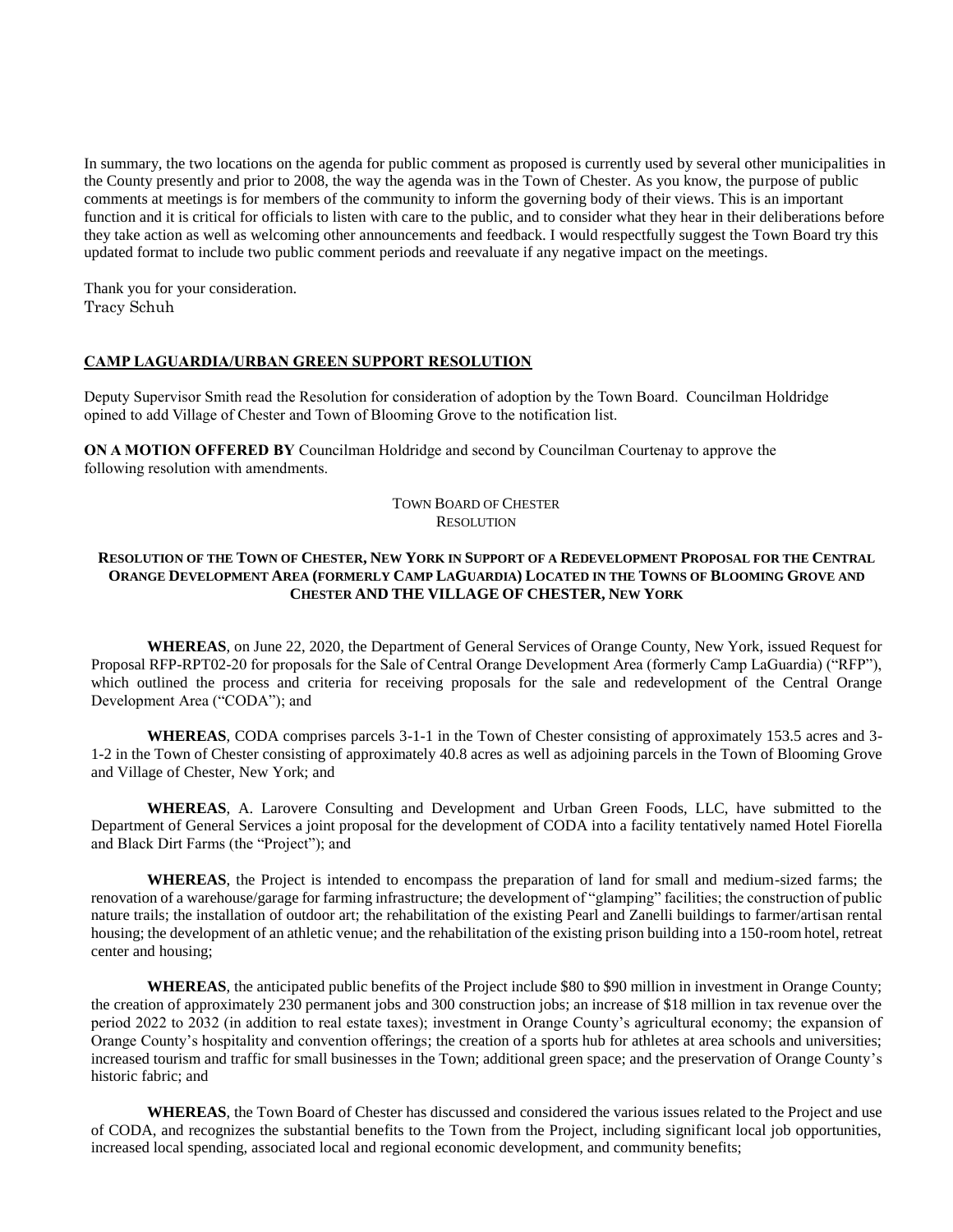**NOW, THEREFORE, BE IT RESOLVED**, that in furtherance of the above goals, the Town of Chester fully supports the submission of the joint proposal of A. Larovere Consulting and Development and Urban Green Foods LLC to the Department of General Services of Orange County, New York for the development of CODA, and authorizes the Town Supervisor to also send any further letters of support consistent with this Resolution; and

**BE IT FURTHER RESOLVED**, that the Town Clerk is hereby directed to forward a copy of this resolution to (1) the Department of General Services of Orange County, New York; (2) A. Larovere Consulting and Development and Urban Green Foods LLC, (3) the Trustees of the Village of Chester, (4) the Town Board of the Town of Blooming Grove; and (5) the Town Board of the Town of Chester.

## **ROLL CALL VOTE:**

| Cindy Smith             | <b>AYE</b>    |
|-------------------------|---------------|
| <b>Robert Courtenay</b> | AYE.          |
| Antonio Ardisana        | <b>AYE</b>    |
| Brandon Holdridge       | <b>AYE</b>    |
| Robert Valentine        | <b>ABSENT</b> |

The foregoing Resolution was duly adopted on February 9, 2022.

## **LIBRARY TAX DISCUSSION**

Councilman Holdridge discussed his efforts concerning the double taxation of Warwick School District residents paying both Warwick and Chester library taxes, which he said Senator Skoufis had tried to tackle. He has spoken with the legislative director who is excited by the new Governor and members of the Assembly to move the ball and to lobby members.

#### **MUNICIPAL ZERO-EMISSIO VEHICLE (ZEV) INFRASTUCTUR GRANT PROGRAM**.

Deputy Supervisor Smith read the letter from the DEC regarding the awarded grant in the amount of \$44,965.60 for electric vehicle charging stations. Contracts will be forthcoming.

#### **EDUCATION REQUESTS**

**ON A MOTION OFFERED BY** Councilman Courtenay and second by Councilman Ardisana to approve the attendance Sergeant Vitale to a Division of Criminal Justice Services Use of Force Updates course in Rockland County on February 22nd and 23rd. There is no fee for the course.

#### **VOTE: AYES (4): Ardisana, Courtenay, Holdridge, Smith, ABSENT (1): Valentine <b>ADOPTED**

**ON A MOTION OFFERED BY** Councilman Courtenay and second by Councilman Ardisana to approve the attendance of Officer Stack to the Taser Instructor course sponsored by Axon. The course will be held in Middletown on February 23rd. The cost is \$375

**VOTE: AYES (4): Ardisana, Courtenay, Holdridge, Smith, ABSENT (1): Valentine ADOPTED**

**ON A MOTION OFFERED BY** Councilman Holdridge and second by Councilman Courtenay to approve the attendance of Officer Bird to a National Highway Traffic Safety Association approved Child Passenger Safety Restraint Systems on School Buses training. The class will be held on February  $23<sup>rd</sup>$  in Albany.

## **VOTE: AYES (4): Ardisana, Courtenay, Holdridge, Smith, ABSENT (1): Valentine <b>ADOPTED**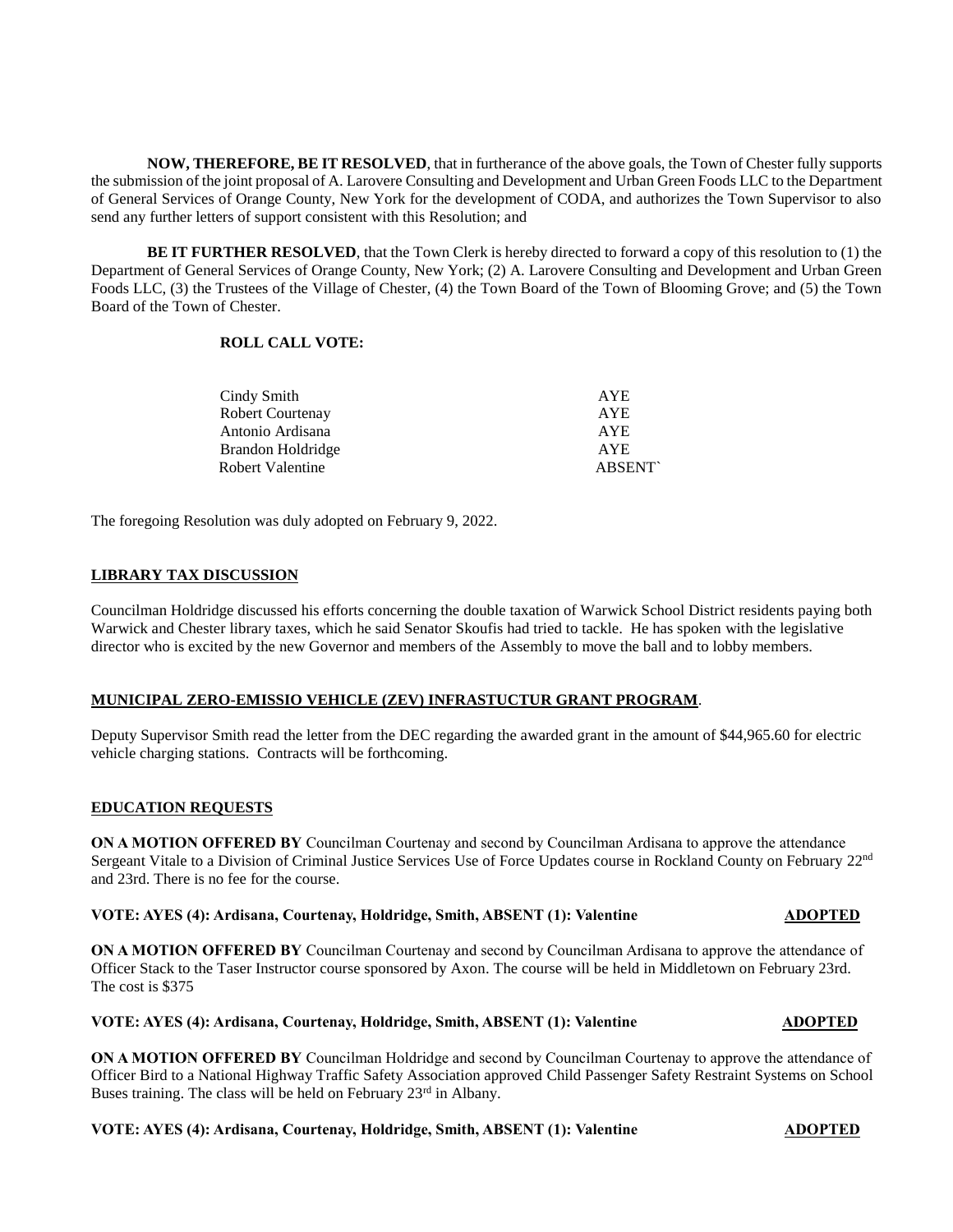## **POLICE DEPARTMENT VEHICLE PURCHASE**

Deputy Supervisor Smith read the request from Chief Doellinger to replace two 2017 Police Interceptors with over 120,000 miles on each vehicle. Purchase of the new patrol vehicles were included in the 2022 Town Budget.

**ON A MOTION OFFERED BY** Councilman Courtenay and second by Councilman Ardisana to approve the purchase of a 2021 Ford F-150 Police Responder at \$42,230 and 2022 Ford Police Interceptor at \$39,730 through Whitmoyer Ford, Mount, Joy PA at state bid pricing.

#### **VOTE: AYES (4): Ardisana, Courtenay, Holdridge, Smith, ABSENT (1): Valentine <b>ADOPTED**

#### **REPORTS**

Deputy Supervisor Smith read the following reports into the Minutes.

## Engineer's Development Report

Greens at Chester: SWPPP inspections continuing. Reviewed Transportation Corporations for water and sewer. We are awaiting updated plans and will supply to OCWA and OCPD for 10-day review. I spoke to engineer last week.

Cappelli Sports (Primo Sports): SWPPP inspections continuing.

Chester PAC: we are preparing ADA plans for spring work CDBG grant \$125,000.00.

Dog Park and Playground: Proposed locations look good and we suggest a site visit soon. Weather permitting.

MS4: working on annual report.

Completed water report for Sugarloaf Hills Water District.

#### Water Department - January 2022

The Water Department processed and distributed 5,492,746 gallons of water for the month of February. The districts daily average ranged from 398 to 76,000 gallons. The breakdown is:

Lake Hill Farms- 2,357,000 gal.

Sugar Loaf- 1,520,400 gal.

Surrey Meadows- 1,317,700 gal.

Walton Lake Estates- 1,089,000 gal.

Fieldcrest- 176,405 gal. (Distribution only)

Town Hall- 12,341 gal.

Distribution sampling by us as well as random sampling by Orange County DOH showed adequate disinfection levels, and tested negative for any type of bacteria.

Monthly DOH 360 forms and test results for 12/2021 on all districts were submitted to DOH on 1/7/2022.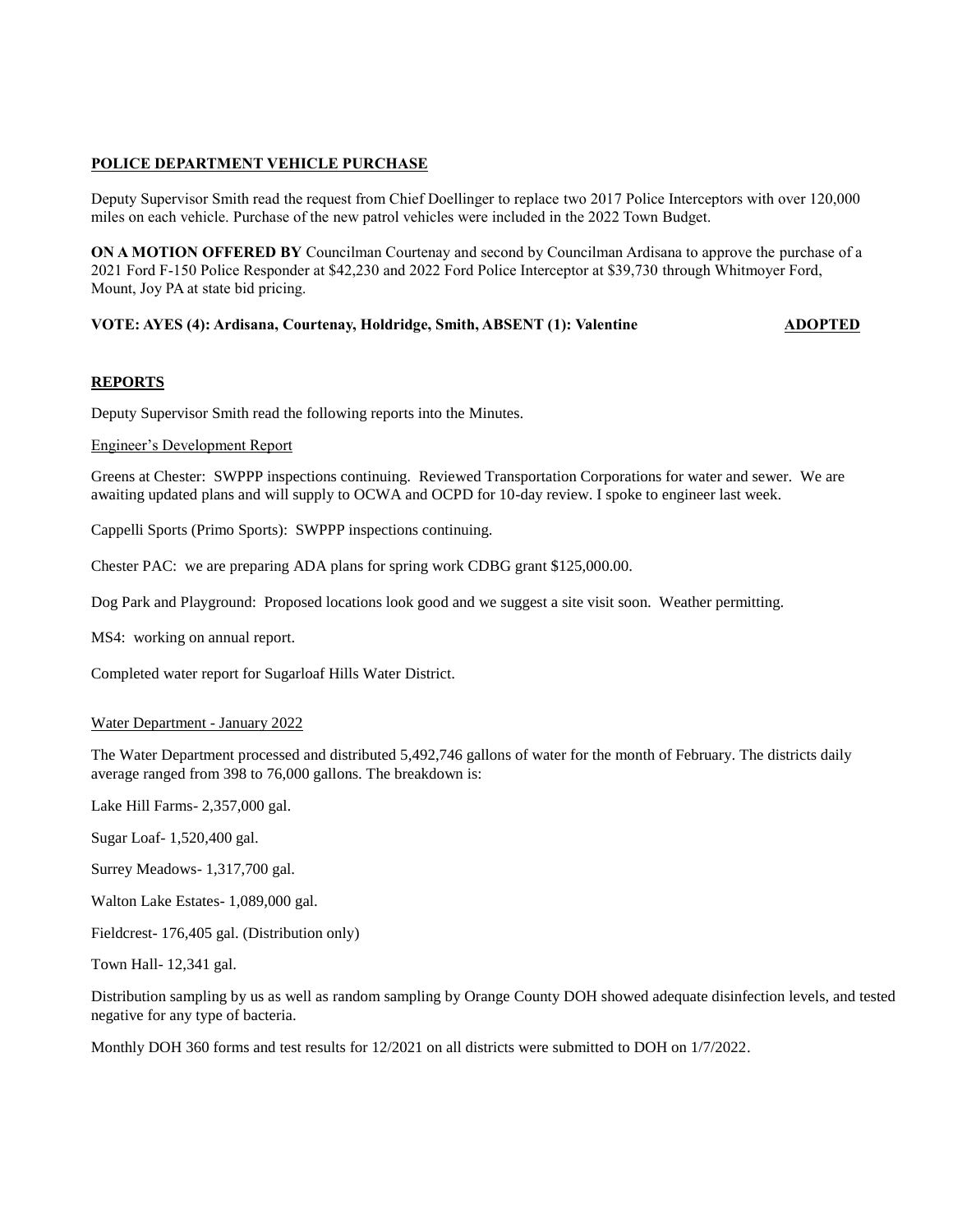Laboratory testing dates were 1/5 & 1/19.

Snow cleanup dates at the plants were 1/7, 1/15, 1/30.

Chemicals were delivered on 1/13.

Received pricing on new Ram 1500 on 1/19 Ordered new truck from Robert Green on 1/31.

Other Business:

Sugar Loaf was mostly quiet with routine operations and maintenance. Updated plumbing for the sick and chlorine tank.

Surrey Meadows was mostly quiet with routine operations and maintenance. Delfino came to look at pump panel on 1/10. On 1/14 Delfino came and repaired panel for the pumps.

Lake Hill Farms was mostly quiet with normal operations and maintenance. Put a new sink in and ran plumbing and updated the chemical lines. Attempted to fix hydrant in Windridge 1/25 but have to replace in the spring time.

Walton Lake Estates was mostly quiet with routine operations and maintenance.

Fieldcrest was quiet with routine operations and maintenance. Kinsley Company serviced the stand by generator on the 1/19.

## Police Department – January 2022

During the month of January, the Town of Chester Police Department remained active in the community. We continued to take a proactive stance towards detecting crime and enforcing the laws, while maintaining our overall objective of community commitment. In January, the police department responded to 234 calls for service. Officers patrolled for 13,181 miles during the month. A breakdown of the criminal and non-criminal activity for the month is included below:

## CRIMINAL ACTIVITY

The Town of Chester Police Department made 15 arrests during the month. A summary of the arrests is as follows:

- 9 charged with Suspended Driver License or Vehicle Registration misdemeanors
- 1 charged with Burglary, Criminal Mischief and Endangering the Welfare of a Child
- 1 charged with Harassment
- 1 charged with Trespass
- 1 taken into custody for an active warrant from NYSParole
- 1 taken into custody for Emergency Admission of the Mentally Ill

## NON-CRIMINAL ACTIVITY

In addition to the arrests listed above, officers also responded to other calls for service. A summary of those calls for service is asfollows:

| 36             | medical calls                                              |
|----------------|------------------------------------------------------------|
| 23             | residential, commercial and automatic fire alarms          |
| 12             | animal complaints                                          |
| 10             | reports of suspicious conditions, people and/or vehicles   |
| 7              | domestic disputes, family court matters and other disputes |
| 2              | motor vehicle crashes with injuries                        |
| 6              | motor vehicle crashes without injuries                     |
| $\overline{4}$ | motor vehicle crashes involving deer                       |

Officers also issued 101 uniform traffic tickets during the month.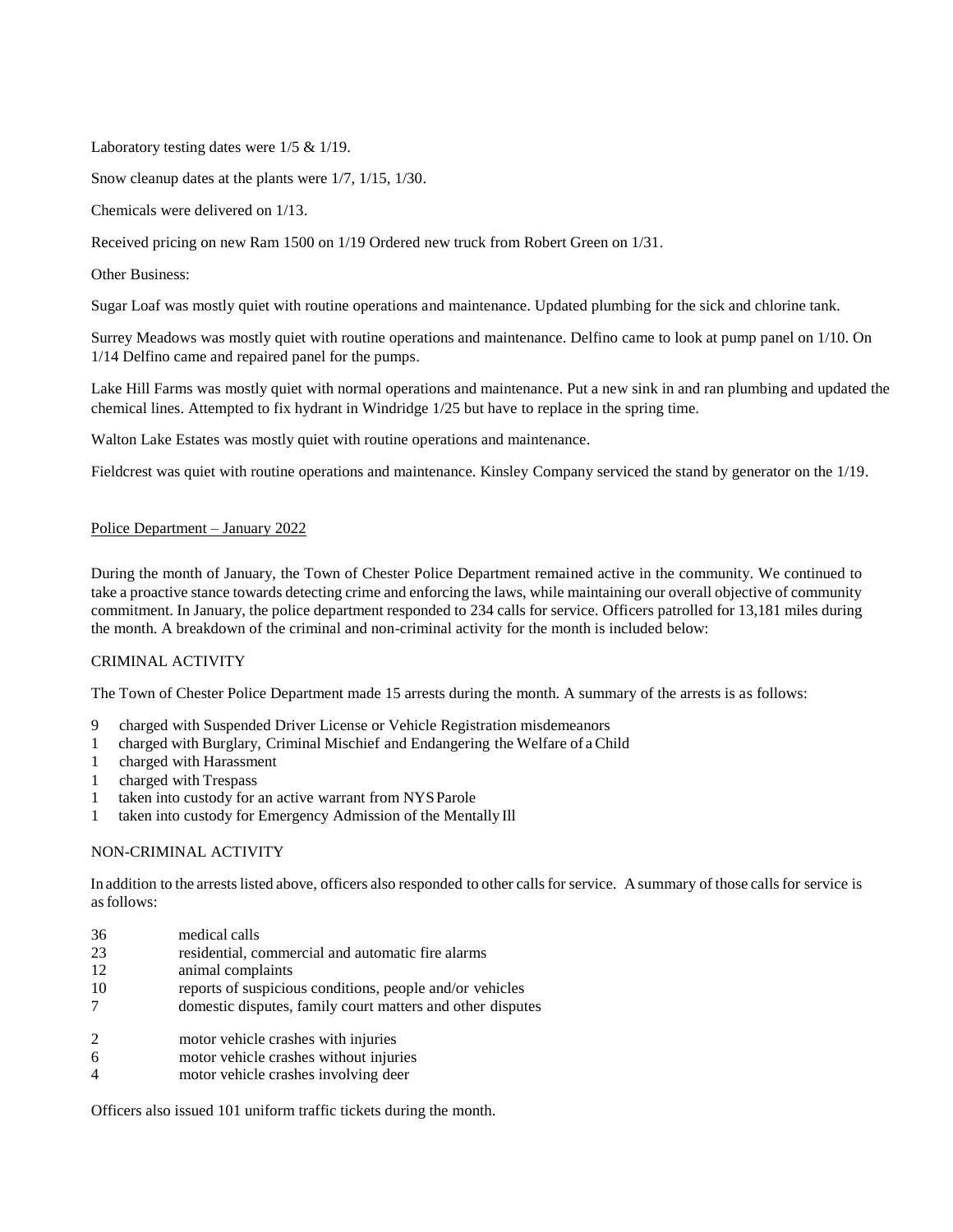## SEX OFFENDERS

| <b>LEVEL</b> | <b>BEGINNING OF MONTH</b> | <b>END OF MONTH</b> |
|--------------|---------------------------|---------------------|
|              |                           |                     |
|              |                           |                     |
|              |                           |                     |
| TOTAL        |                           |                     |

There were no changes to the sex offender registrations for our residents in January.

#### COMMUNITY POLICING

During the month, Town of Chester police officers assisted members of the community in many ways. Some of the community policing activity is listed below.

Officers completed 13 house security checks and 1271 business security checks.

Officer Bird conducted a short safety presentation for several classes at the Preschool Solutions School in Sugar Loaf on January 19<sup>th</sup>.

There was one child safety seat inspection completed in January. Sergeant Dugan and Officers Bird, Weinstein, and Stack continue to remain available for child passenger safety seat checks and installations.

Officers Chambers and Calderone continued visiting stores and meeting with businesses in the town to update our contact info as needed and added missing or new businesses as necessary.

Officer Dunlop maintained contact with a representative from the Bellvale Bruderhof. Community. Officer Grahn met with the Chester Cub Scout Pack at the station on January  $14^{th}$ .

Chief Doellinger, Sgt. D'Agnese and Officer Grahn conducted a police station tour and fingerprinting activity with a Girl Scout troop on January  $26^{\text{th}}$ .

#### TRAINING

PO Bird attended online training in Detecting Financial Exploitation: Identification Strategies and Resources for Law Enforcement on January  $11^{th}$ .

Monthly training was held on January 11<sup>th</sup> in our training room. All officers were in attendance except PO Perez and PO Grahn (COVID quarantine). The training was a presentation from the Orange County Sexual Assault Response Team leader and a review of Naloxone use and Tactical Emergency Casualty Care.

#### MISCELLANEOUS

Commercial vehicle enforcement details were held on January  $5<sup>th</sup>$  and  $19<sup>th</sup>$  in conjunction with the NYS Department of Transportation. The January 5<sup>th</sup> detail was ended in the first hour due to inclement winter weather. Six vehicles were inspected and three unsafe vehicles were taken out of service with major violations.

Sgt. Slowik worked his last shift on January  $11<sup>th</sup>$  before going on terminal leave until his retirement. A walkout ceremony was held at the PD at 3pm when his shift ended.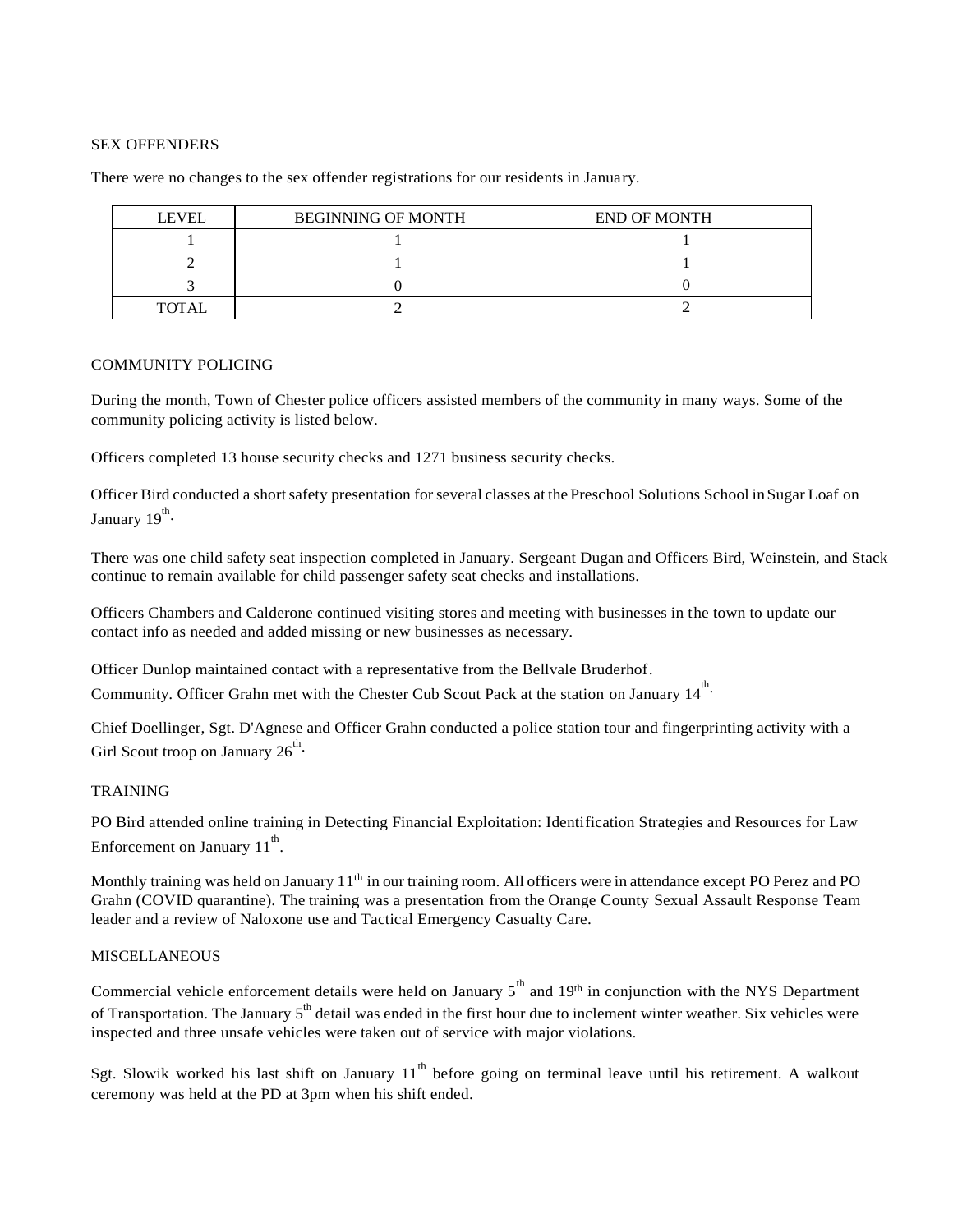Officers assisted with traffic control during a COVID test kit distribution at the Chester Academy on January 13<sup>th</sup>.

Part-time Officer Antonio Stenta continued his field training in January.

Two thank you letters were received in January. One was from the Village of Chester PD commending Officer Chambers for his actions at a call involving a person in mental health crisis. The second was from the Florida Union Free School District thanking us for our assistance with a dual threat evacuation at their high school on January 10<sup>th</sup>. Chief Doellinger, Admin Sergeant Vitale and Officer Maglione responded to the emergency to assist Florida PD. Copies of both letters are attached.

## SCHEDULING

There were 82 hours of overtime paid in January.

Part-time police officers were used for 217.5 hours of patrol coverage (216 regular hours and 1.5 overtime hours).

| <b>Shift Coverage</b>                              | 50.5 |
|----------------------------------------------------|------|
| Departmental Training (Firearms, Monthly Training) | 12   |
| Late Calls/Arrests                                 | 11.5 |
| Commercial Vehicle- Enforcement Detail             | 4.5  |
| School Resource Officer Overtime                   | 15   |
| Investigations                                     |      |
| <b>COVID Test Distribution Detail</b>              |      |

## Animal Control Report – January 2022

During the month of January 2022, the Town of Chester Police Department responded to 12 animal complaints and investigated 4 motor vehicle crashes involving a deer. A breakdown ofthe complaints for the month is included below:

6 of the calls for service were for loose, lost or found dogs 3 of the calls for service were for deceased or injured deer 2 of the calls for service were for a person bitten by a dog 1 of the calls for service was for a person bitten by a cat

## Warwick Valley Humane Society – January 2022

All totals include callsfrom the Town of Chester, Village of Chester, Village of Sugar Loaf, and Orange County 911 Center for calls located within the geographic area of the Town of Chester.

| Number of calls received:                | 0 Police, 6 other<br>6                |
|------------------------------------------|---------------------------------------|
| Number of times ACO dispatched to calls: |                                       |
| Number of dogs impounded by ACO:         | $1/28$ stray dog Dear Trail - #20872  |
| Number of dogs impounded by police       | $1/27$ stray dog Surrey Road - #20971 |
| Number of dogs returned to owner         |                                       |
| Number of after hour call-outs           |                                       |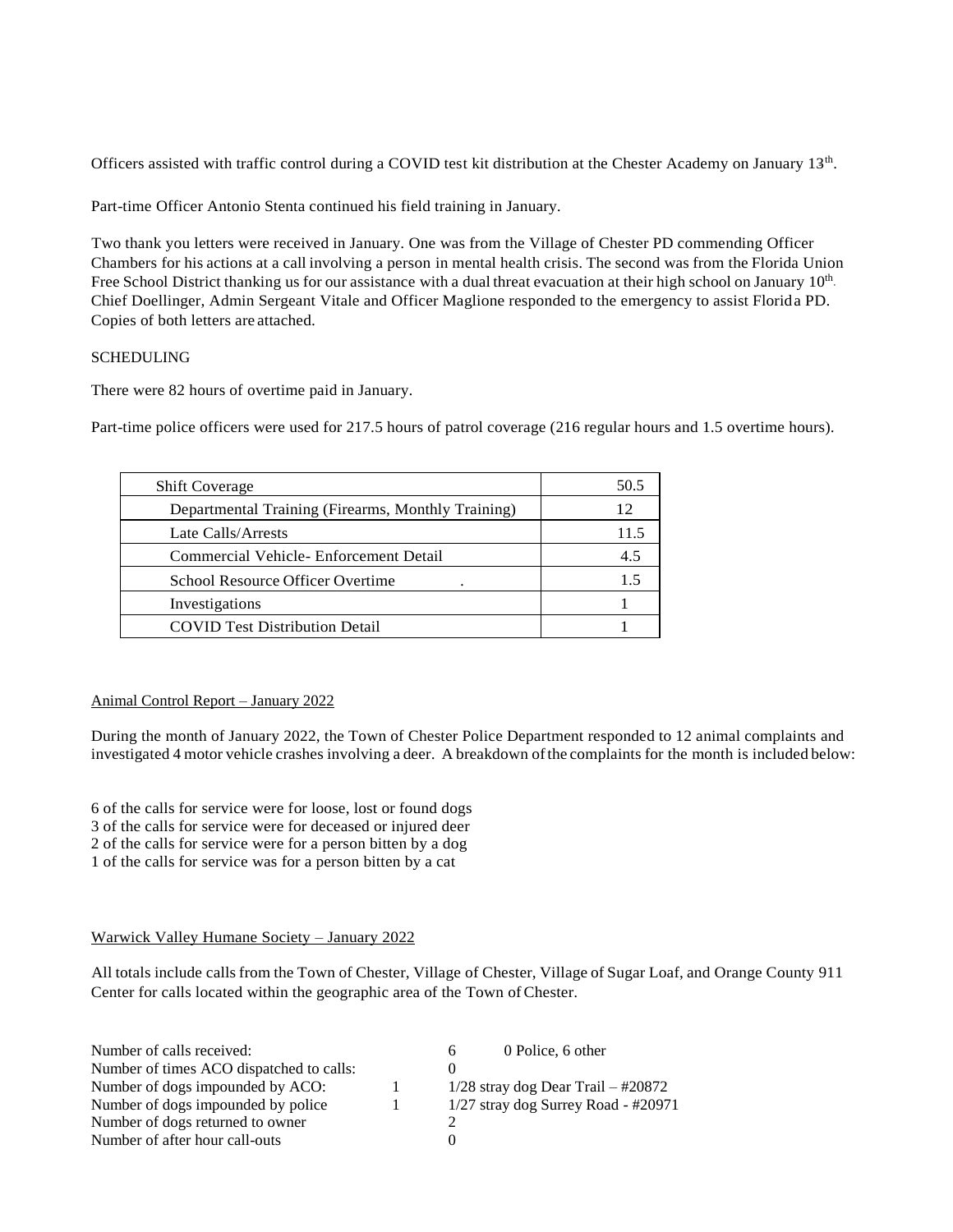| Amount of impoundment fees collected:    | \$100     |                   |
|------------------------------------------|-----------|-------------------|
| Amount of license fees collected:        | \$30      |                   |
| Amount of impoundment fees paid to Town: | \$100     | paid check #16815 |
| Amount of license fees paid to Town:     | \$30      | paid check #16816 |
| Number of hours of enumeration:          | 6.75 hrs. |                   |
| Number of bite reports received:         |           |                   |
| Number of appearance tickets issued      |           |                   |
| Number of unlicensed dogs                | 27        |                   |

Status of unlicensed dogs: - 22 Notices to Comply prepared for delivery+ 5 failure to license summonses prepared

Number of Chester cats admitted to shelter: 0

Location of enumeration: Preparation of 22 Notices to Comply and delivery of 14 to various addresses; Preparation of 5 delinquent dog summonses with pickup of summonses at Police Dept. and delivery to Town Clerk.

Other: ACO responded to a stray dog reported by concerned citizen on 1/28/22 and met Police at temporary shelter in Monroe on 1/27/22

SNR certificates sold in January: 1 NOTE: SNR certificates are available by appointment only.

Note: Shelter is open by appointment only Monday through Sunday, 12-4pm for pre-approved adoptions, return to owners and SNR certificates, visitors and volunteers!

## **ANNOUNCEMENTS**

Deputy Supervisor Smith announced that the Library Trustee candidate Hema Easley will be scheduled for interview at the next Town Board meeting.

## **MOODNA SEWER COMMISSION**

Deputy Supervisor Smith recapped the last meeting of the Moodna Sewer Commission at which a new compressor and a new vehicle to be registered to the Town was discussed. The pumps in the Lake Hill Farms district is down and while waiting for repair is being run by two somewhat noisy diesel pumps. They are looking into grant money options for the Surrey Meadows Sewer District pump station rebuild work. They will put out a request for proposals (RVP) on the septic tank pumping and discussed the phase out to outsource or discontinue this service. A notice will be sent to member residents.

#### **TOWN BOARD COMMENTS**

Councilman Courtenay announced the Knights of Columbus Blue Mass for 1<sup>st</sup> Responders to be held on Sunday, February 12<sup>th</sup>, at St. Columba's. Councilman Courtenay said a meeting was held with the OC Council for the Arts regarding the film festival to be held at the SLPAC in September. A second meeting is planned.

Councilman Ardisana announced, due to attrition resulting from the COVID pandemic, the Sugar Loaf Engine Company is seeking member volunteers over the age of 16. They meet on Wednesday nights.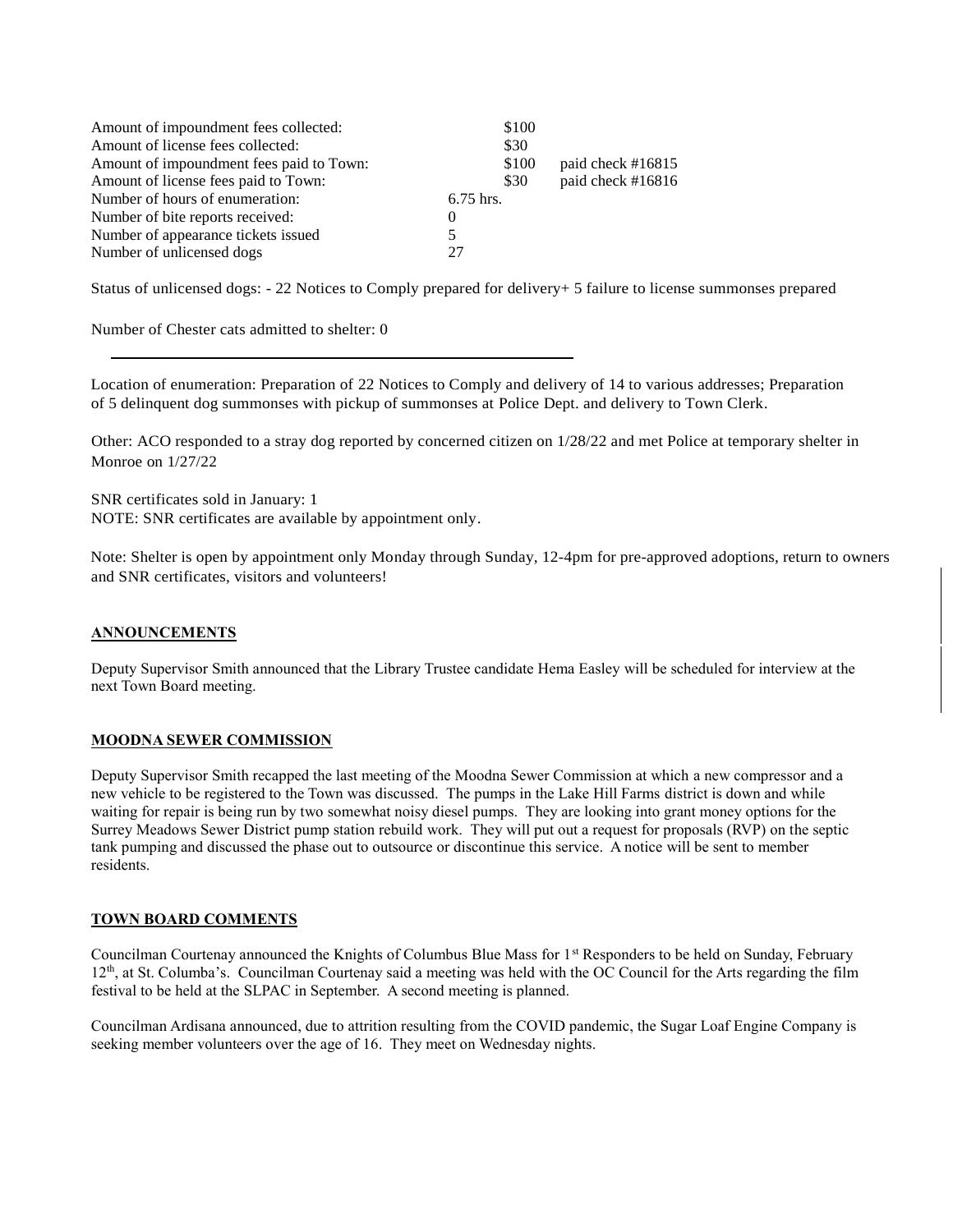Councilman Holdridge announced he has met with the grant writers and is now working on 12 other grants. He said he is in pursuit of our State Representatives on the land preservation bill and an email will be finalized to send out. Councilman Courtenay added that he is looking at local options, possibly self-funded. Councilman Holdridge proposes to invite Governor Hochul and State Representatives to visit Chester to discuss the matter. With regard to the Route 17M bridge, he has been in contact with the Hudson Valley DOT commissioner in Poughkeepsie who has hope that the Build Back Better plan will speed up the construction seasons. He said they will be doing some patch work over the next few weeks. Councilman Holdridge addressed the video, audio issues. He said there is an option to provide a direct line to boost connectivity. The new equipment is expected around mid-March. He asked that appointments be coordinated to meet with the Ethics Committee candidates. On the public comments issue, he said 10 towns entertain comments before the agenda, 16 after the agenda and 12 both before and after. He will forward all public comments received to the Town Board members.

On the Ward system matter, Attorney Bonacic opined that a formal proposal should be obtained before the Town Board adopt any resolution.

## **PUBLIC COMMENTS**

Larry Dysinger, Odyssey Drive, agrees the 17M bridge needs replacement and the intersection reconfigured. He asked that pressure be put on the County and State representatives. Larry explained that the two library taxes include the Warwick School District Library and Chester Town Library. He asked that upon hiring a part-time building inspector that the lighting ordinance be enforced. Councilman Holdridge said it was his understanding that the Building Inspector doesn't have the proper equipment to measure. Larry stated that the problem is the outward facing and not covered lighting as it is light trespass. He opined that the noise ordinance is lengthy and non-descript and there is no distinction between commercial and residential and time of day. He said 60 decibels is conversation noise and 85 decibels in the code is too high. He suggested looking at the Town of Monroe's ordinance since our local law needs improvement.

Tracy Shuh asked if the Camp LaGuardia project is binding and zoning agreeable. She questioned whether the Greens of Chester Water and Sewer works formation should have been done before construction and whether there were further water tower discussions and the application status of the water withdrawal submitted to the DEC. She said there may be connection issues post acquisition by the Town. She announced the Moodna Creek Water Shed Municipal Council quarterly meeting last month. Formed in 2010 with the Town of Chester and 14 other municipalities as members, the Council work on water shed planning and flooding issues and projects that include the kiosks along the Heritage Tail. She said the Board should look out for notice of yearly dues, voting representatives, and give feedback for agenda items such as codes for wellhead and water source protection affecting the Village and Town drinking water overlay. She thanked the Board for the discussion on the public comments policy and understands it is a privilege and not a requirement. A stated, she would want it to be positioned both before and at the end of the agenda. She suggested reconvening the Comprehensive Plan Committee to implement suggestions.

Tom Becker presented the Water Administrator report:

For the step test at Walton Lake Estates new well the estimated cost was \$6,620.00 and was approved by the board. The actual price quote from Claverack Well drilling increased the cost to \$8,600.00. We were unable to get a second quote from Miller well drilling.

I met with Chris and John last week to review the Sugarloaf pump house and I have started to put together the operation and maintenance program.

I have reached out to Delfino Electric to get pricing on installing well level monitoring transducers in the well casing at Sugarloaf and Surrey Meadows water districts. We would also install a chart recorder at each location to record the data for the future. This will allow the water operators valuable information in making decisions for the districts.

I have contacted two Excavating companies to get pricing for installing the water main at the Sugar Loaf Performing Arts Center.